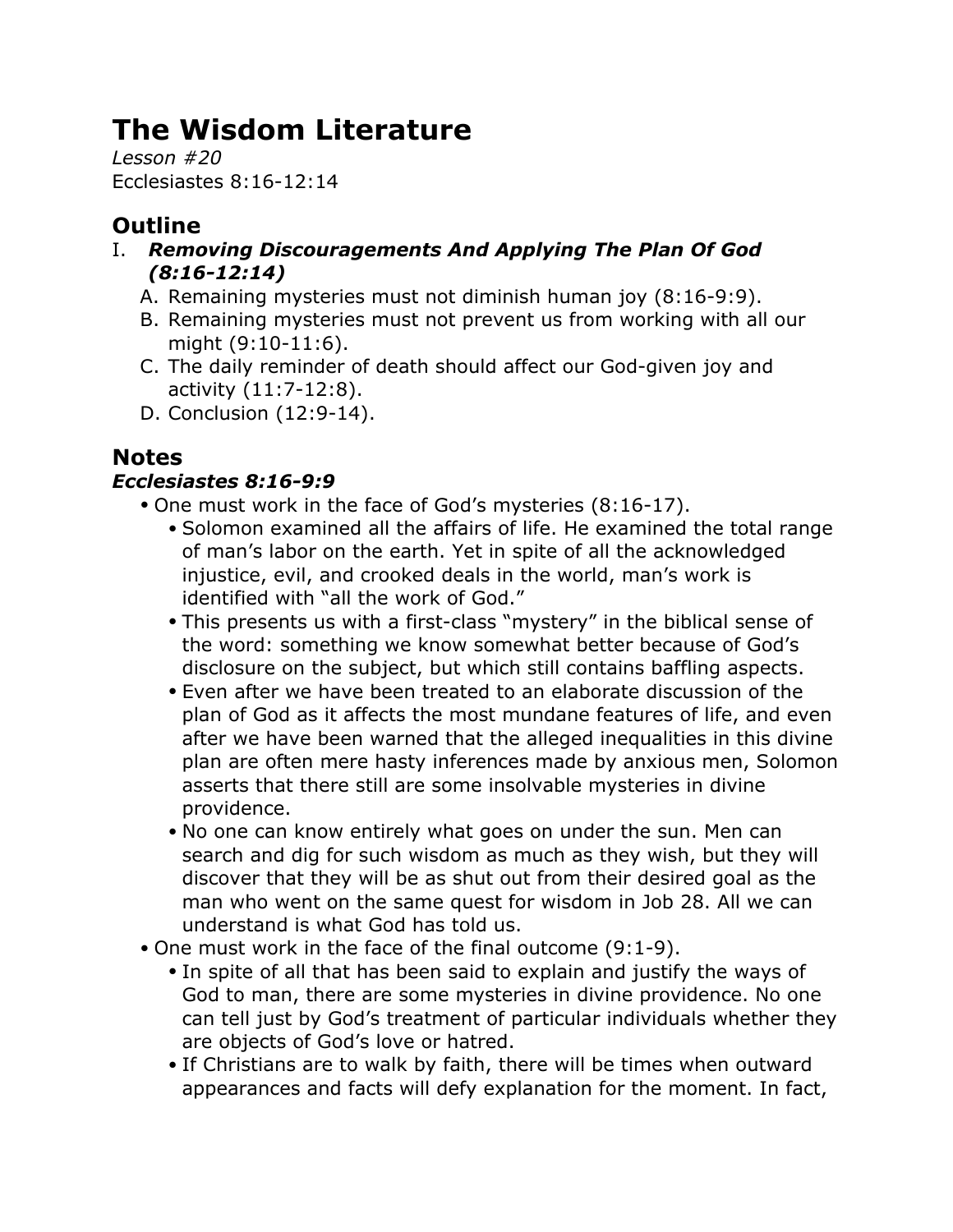one of the most perplexing of all life's puzzles is the presence of sin and death in God's good world ruled by God's good plan. We are all subject to God's unsearchable laws.

- The momentary absence of all distinction between the righteous and wicked in that all must die is a mystery above all mysteries. All men have the same lot. However, the point is stressed that wherever there is life, there is hope -- hope of preparation for meeting God, hope of living righteously and the hope of doing something to the glory of God because all men will personally face Him.
- Knowledge in this life, rewards for this life, and opportunities for service are serious challenges when viewed from the prospect of our soon-to-appear death. If men are going to live as if there is no tomorrow in eternity and let their passions and desires have free reign, they will have played the real fool's role. We do not "only go around once."
- Instead of allowing grief to consume one's life, Solomon urges that whatever remains of the unexplained mystery in our lives must not prevent us from enjoying life. Righteous men need not worry about whether God is indifferent to them and their lives: He is not; they are the special objects of His gifts and His acceptance. Therefore, let us accept the grace and joy of life, rejoice in God's good gifts and ask for His ability to rightfully use them (Psalm 118:24).

#### *Ecclesiastes 9:10-11:6*

- The activities of life are unpredictable (9:10-12).
	- The time to labor for God is while we are still on this side of the grave, for when death comes, the day of opportunity will have passed. While you still have the ability to do work, faculties to devise new ideas, and the ability to use the almost daily accumulation of knowledge and wisely apply it to the situations of life, put all your strength enthusiastically into each task. Work gives us a sense of accomplishment and belonging.
	- Advantages and resources often mean very little if God is not in those talents. In the divine plan of things, the race belongs to the one who runs in the strength of God. Strength, wisdom, speed, discernment, and learning are only valuable in so far as they are ordered by God. Chance is in the world.
	- When men do not pay attention to the fact that their "time" of judgment is ever near, they are trapped just like fish and birds are caught in nets. Men must diligently work with all their might to the glory of God in every aspect of life, for the night is coming when the opportunity will be lost and all of life will be reviewed by the God who knows what is right and what is wrong.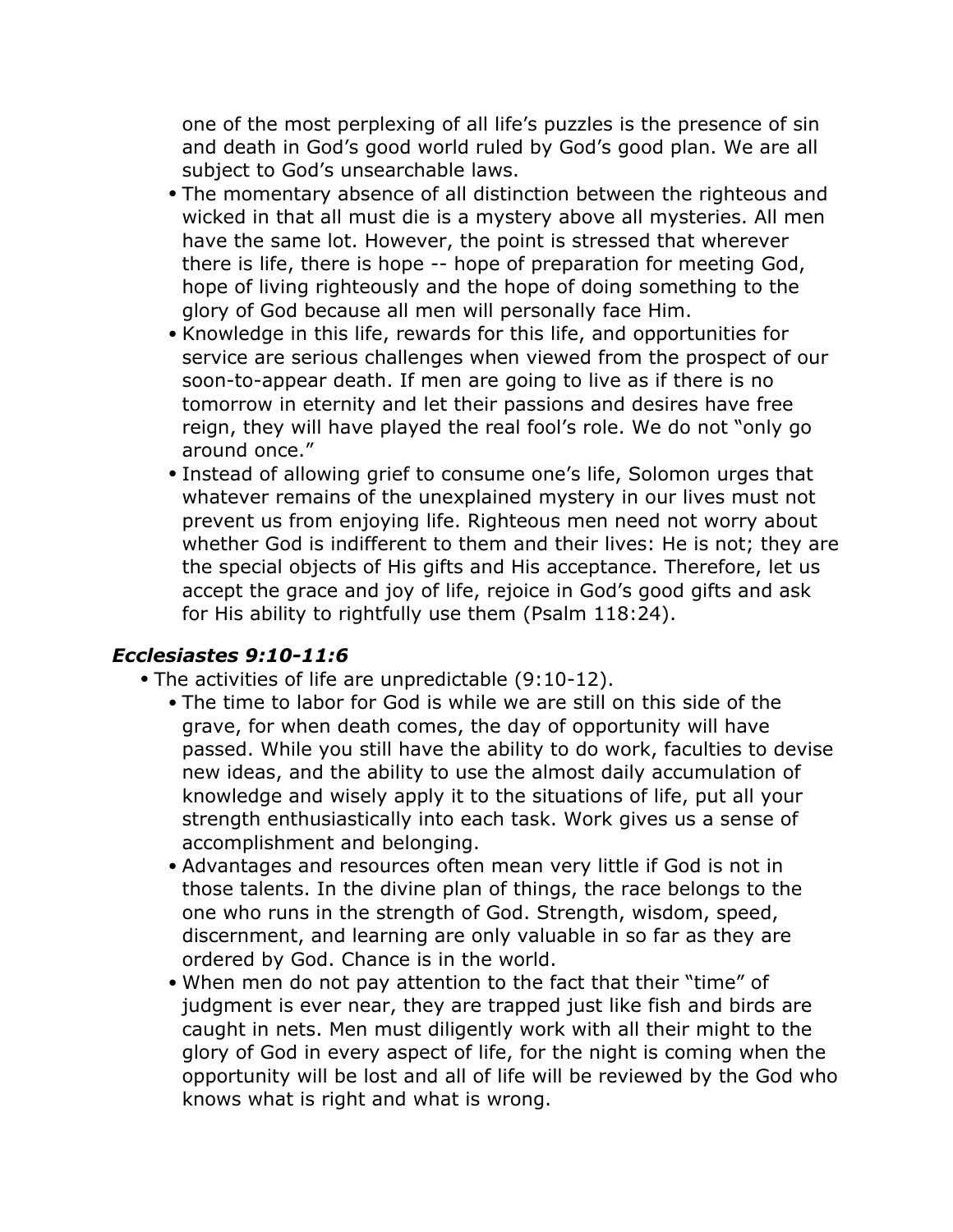- Wisdom is the greatest guide in our work (9:13-18).
	- Solomon enlists the help of a parable to illustrate the great advantage found in the employment of wise action. In fact, wisdom can accomplish what no amount of work can.
	- Wisdom, that gift that comes from the fear of God, is a greater asset than strength, even though it is despised and left unheeded by the masses.
	- Wisdom is not always heeded. Only in emergencies can the quiet words of wisdom be heard. Therefore, men must have a certain mental disposition and spirit of receptivity if wisdom is to be heard.
	- Although wisdom is power, one sinner (or ruler) who in his folly and self-willed obstinacy refuses to accept wisdom will destroy much good.
- Illustrations of those who lack wisdom (10:1-20).
	- What dead flies are to perfume, folly is to the reputation of the wise person. Wise people need to stay away from folly. Folly and wisdom all depend upon the inclination of the heart. Since the fool does not have wisdom in his heart, he gravitates toward what is wrong and gets into trouble. People try to correct him, but he refuses to listen, and this tells everybody that he is a fool.
	- Having expounded on this principle, Solomon then applied it to four different "fools."
		- The foolish ruler (10:4-7).
			- If a ruler is proud, he may say or do foolish things that cause him to lose the respect of his associates.
			- If a ruler lacks character and courage, he will put fools in the high offices and qualified people in the low offices.
		- Foolish workers (10:8-11).
			- Every course of action in life has its risk. Wise men, unlike fools, take into their calculations the possible danger, and then they guard against it.
			- Wisdom is the difference between success and failure. However, wisdom must not be an afterthought added to one's work as perfume is added to complete the dressed-up person.
		- Foolish talkers (10:12-15).
			- They speak destructive words.
			- They speak unreasonable words.
			- They speak uncontrolled words.
			- They speak boastful words.
		- Foolish officers (10:16-20).
			- They are full of indulgence.
			- They are full of incompetence.
			- They are full of indifference.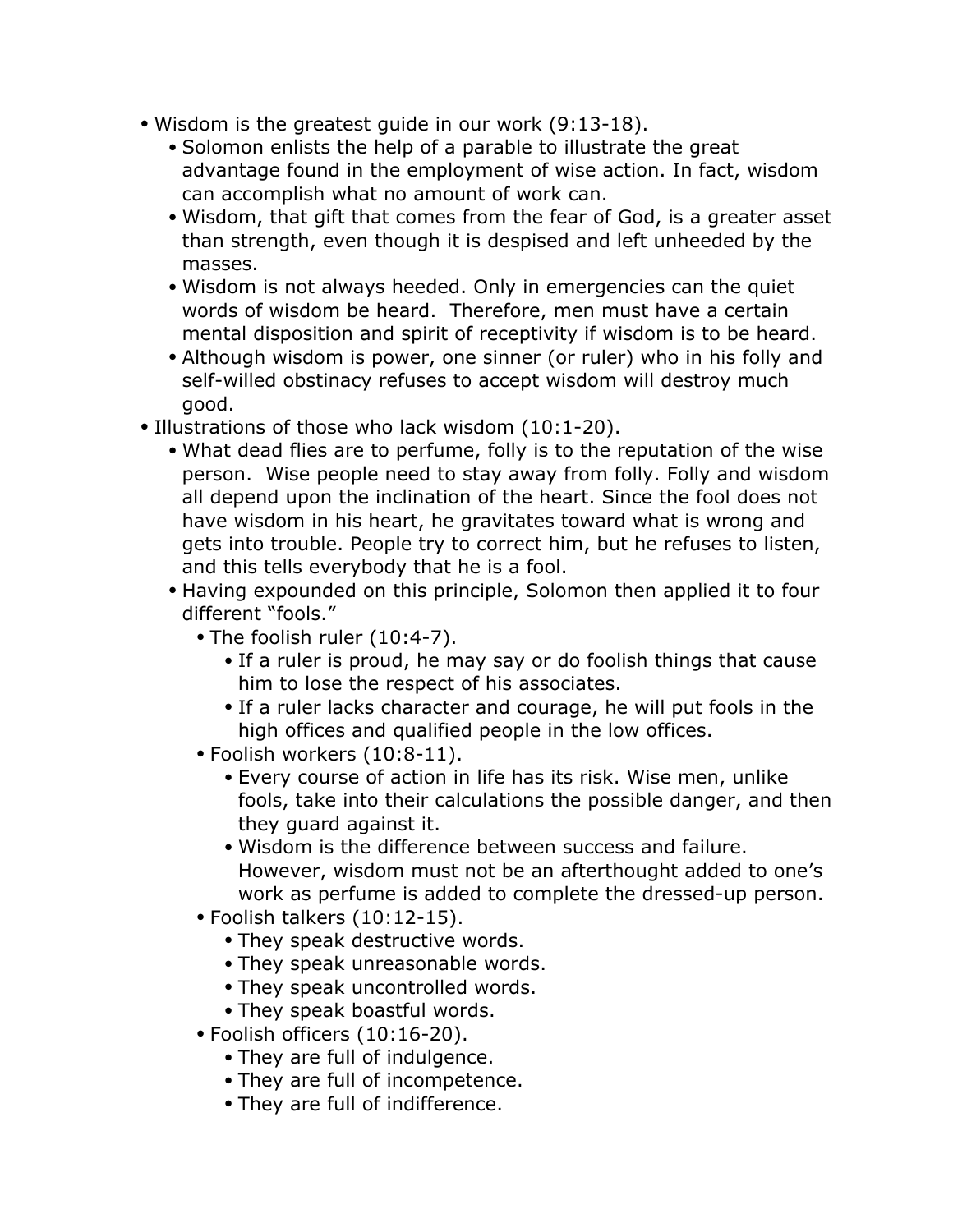- They are full of indiscretion.
- Life must be lived by faith (11:1-6).
	- Since we cannot comprehend the totality of God's providential acts, the only proper course of action is to be diligent and wholeheartedly involved; some of this activity will succeed even if all of it does not.
	- Men and women must courageously and judiciously venture forth in benevolent charity without selfish motives, for such help must be given with the confidence that there is a dependable order and plan in the world.
	- Solomon then taught that instead of becoming miserly just because you fear that the future may hold some reversal of fortune, you should distribute all the more to as many as possible so that you can have the blessing of receiving in the event of such reversal.
	- We must also continue in our activity even though we are ignorant of the circumstances connected with our exertions. Whatever occurs, it comes from the hand of God who permits all these circumstances.
	- How God works out His purposes in detail may escape us, but our ignorance does not stop the result, nor should it prevent our wholehearted involvement in life to the glory of God. Do the best you can and let the result -- be it success or failure -- rest in the hand of God.

### *Ecclesiastes 11:7-12:8*

- Rejoice because life is a gift from God (11:7-10).
	- Our present life was meant to be joyous, as pleasant to the eyes as the rising sun in the morning light, but with the consciousness that we must render account to God for all of life. If we should enjoy many years, we should enjoy them all, even though our eyes are directed toward the inevitable days of disease and death when we go to the grave and meet our Maker.
	- Youth must get all the cheer and joy they can out of innocent happiness. But they must also mark it down well in the midst of enjoyment that God will remember and review the quality of pleasures and the manner in which they enjoy themselves.
	- So then, we must end all sadness, fretting, and morose gloom. We must be free from those injuries to the heart that so quickly cripple the joy of life. Do not ever forget that true joy comes from doing what is right.
- Remember God in the days of your youth (12:1-8).
	- Besides reflecting on and pondering the work of God in creating each individual and His world, there is the strong call to action. To remember our Creator calls for decisive activity based on recollection and reflection on all that God is and has done for us.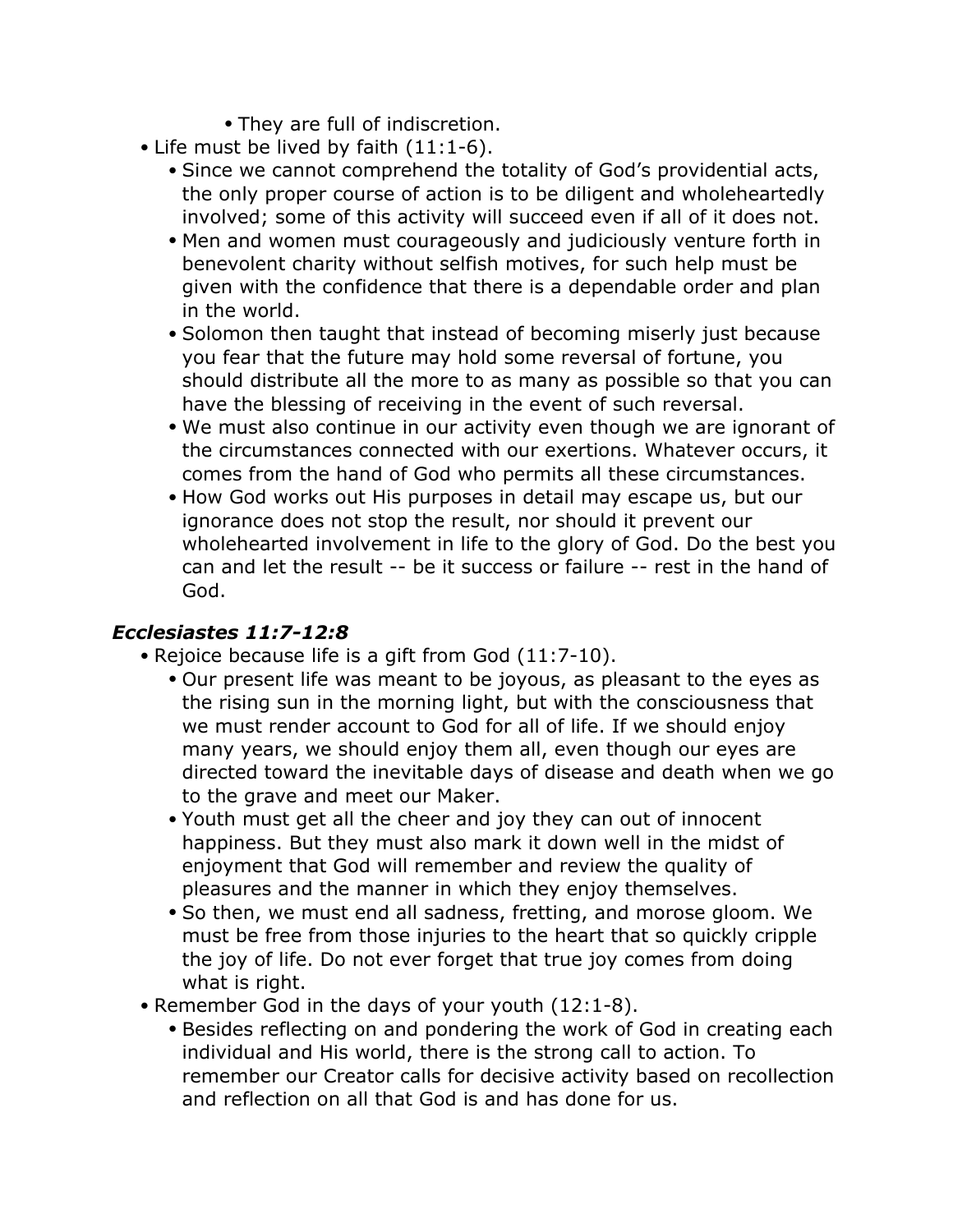- With one of the most beautiful of all allegories in the Bible, using the picture of an old, decaying house, Solomon sets forth strong reasons for men and women to begin acting decisively in strenuous activity to the glory of their Creator before the evil days draw near.
- There are evil days coming when the body's strength and the mental capacities will begin to fail, and thus the output and potential for service to the living God will diminish significantly. In vss. 3-6, we have a list of the following bodily infirmities with their probable meaning:
	- "The watchmen of the house tremble" symbolizes the arms and hands trembling in old age with palsy or feebleness.
	- "The mighty men stoop" symbolizes the legs being bent in feebleness, and the tottering knees.
	- "The grinding ones stand idle because they are few" symbolizes the teeth losing their ability to chew food.
	- "Those who look through windows grow dim" symbolizes the eyes beginning to lose their sight.
	- "The doors on the street are shut" symbolizes the lips which fall into the mouth because of the lack of teeth.
	- "The sound of the grinding mill is low" symbolizes the lack of noise made when food is eaten because the teeth are missing.
	- "One will arise at the sound of the bird" symbolizes sleep which is terminated at the least amount of morning noise.
	- "All the daughters of song will sing softly" symbolizes the qualities that make up the power to enjoy music and song are eluding him in his old age.
	- "Men are afraid of a high place and of terrors on the road" symbolizes the fear of heights and of stumbling along paths once familiar.
	- "The almond tree blossoms" symbolizes the hair which has turned white with old age.
	- "The grasshopper drags himself along" symbolizes the halting gait of the elderly as they walk along with canes or walkers.
	- "The caperberry is ineffective" symbolizes the failure of sexual ability and desire.
	- "Man goes to his eternal home while mourners go about in the street" symbolizes the inevitable death of all men.
	- "The silver cord is broken" symbolizes the spinal cord which connects the brain and nerves.
	- "The golden bowl is crushed" symbolizes the brain.
	- "The pitcher by the well is shattered" symbolizes the heart when it is pierced or broken and all the life-supporting blood flows out.